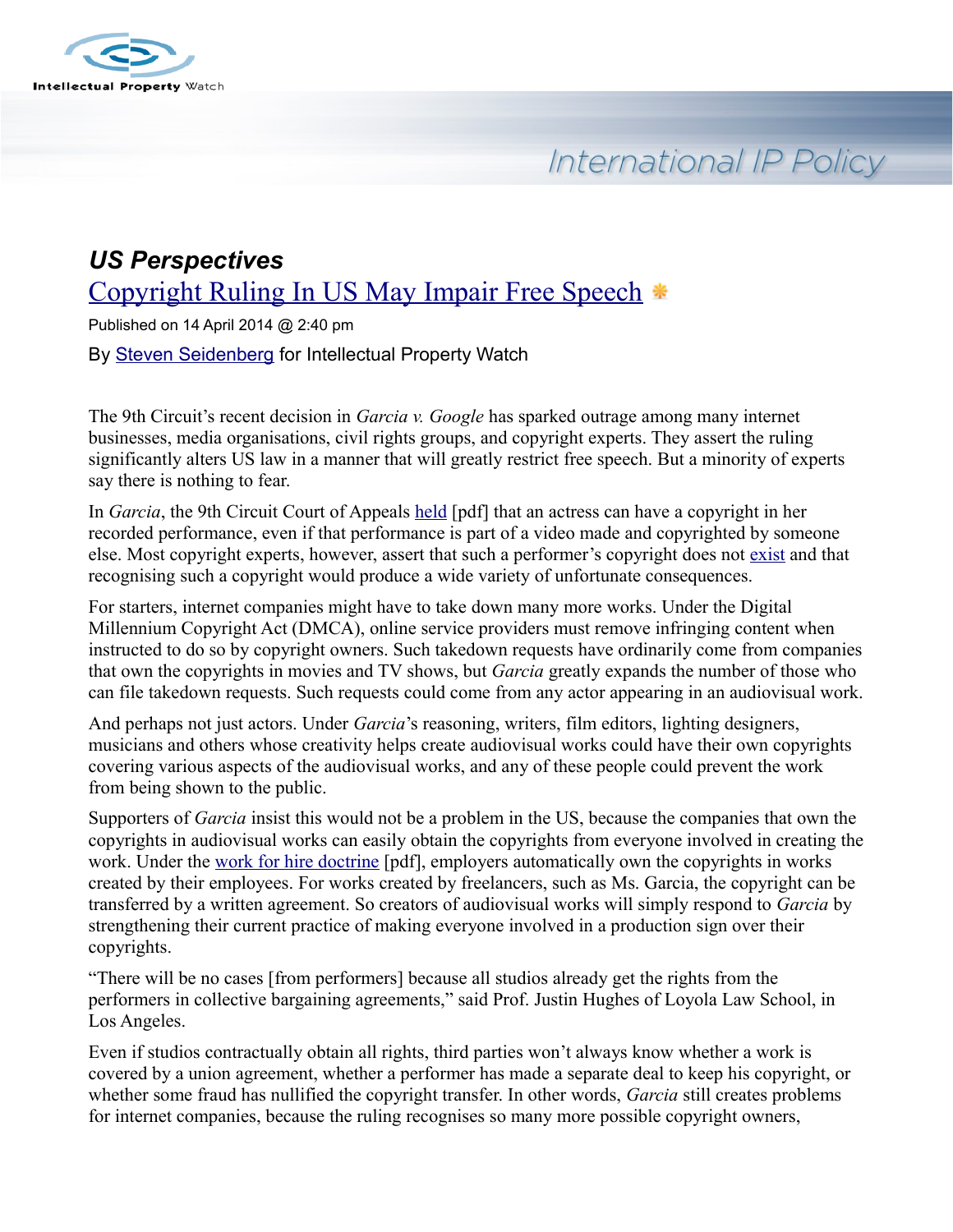according to some experts.

Prior to *Garcia*, internet companies knew that movie and TV studios owned the copyrights in their productions; so service providers like YouTube knew they had to respond to takedown requests from such copyright owners. *Garcia*, however, creates a plethora of independent copyrights in a motion picture, and internet firms have no way of determining who owns these copyrights.

"The ruling creates a whole bunch of additional plaintiffs who could emerge out of the woodwork, and online service providers have no way of responding intelligently to their complaints. The online service providers are strangers to the relationship [between the plaintiffs and the companies that make audiovisual works], and they lack the information to determine who owns the copyright," said Prof. Eric Goldman of Santa Clara University School of Law.

"Suppose Jack Nicholson doesn't like all 'The Shining' parodies around, can he take them down even though the movie company owns the copyright in the movie? Google would be taking a serious risk if it left the parodies up because it thought Nicholson didn't own a copyright in his performance. It is probably true that Nicholson doesn't own the copyright, but Google doesn't have the tools to verify that," said Prof. Rebecca Tushnet of Georgetown Law School.

#### **Documentaries in Danger?**

Critics of *Garcia* point to another problem: It may be difficult, if not impossible, to get written assignments from every non-employee who appears on screen. This can be a particular problem for documentaries and Candid Camera-type projects, where the people appearing on-screen may not have volunteered to participate and may not like the way they are depicted on camera.

"Sacha Baron Cohen often did not get the consent of the people he was spoofing in his movies. If those people have a viable copyright claim, then those movies are untenable. They may not be made," said Goldman.

"Sacha Baron Cohen may have a problem," agreed Hughes. But Hughes was untroubled by the potential loss of movies like "Borat," stating that if Cohen "fraudulently induces people to appear in his films in order to line his own pocket, there has always been a problem – both legal and ethical."

But if Cohen's films fall to copyright claims, what about documentaries and other news programs? Could GM executives prevent the display of "Roger & Me? Could a politician unhappy with his interview on Meet the Press stop the show from being publicly displayed? Critics of *Garcia* fear such censorship could occur.

Supporters of *Garcia* assert these fears are unrealistic for at least three reasons. First, many of the ordinary acts and statements of people caught on film may not be original enough to receive copyright protection. "Conceivably, there may be limited and special situations in which an interlocutor brings forth oral statements from another party which both understand to be the unique intellectual product of the principal speaker, a product which would qualify for … copyright if such statements were in writing," New York State's highest court noted in a 1968 decision, [Estate of Hemingway v. Random](http://scholar.google.com/scholar_case?case=14086357394328055546&q=Estate+of+Hemingway+New+York&hl=en&as_sdt=2006)  [House.](http://scholar.google.com/scholar_case?case=14086357394328055546&q=Estate+of+Hemingway+New+York&hl=en&as_sdt=2006) It is unclear, however, when statements would be protected by copyright.

Second, even if a person's statements or actions are copyrightable, the person is likely to have consented to having his words and acts be recorded – and this allows the recording to be displayed publicly. By voluntarily participating in an audiovisual recording, a participant gives the work's creator an implied licence to make and distribute the work containing the participant's contribution, the *Garcia* court noted. No written copyright assignment is required.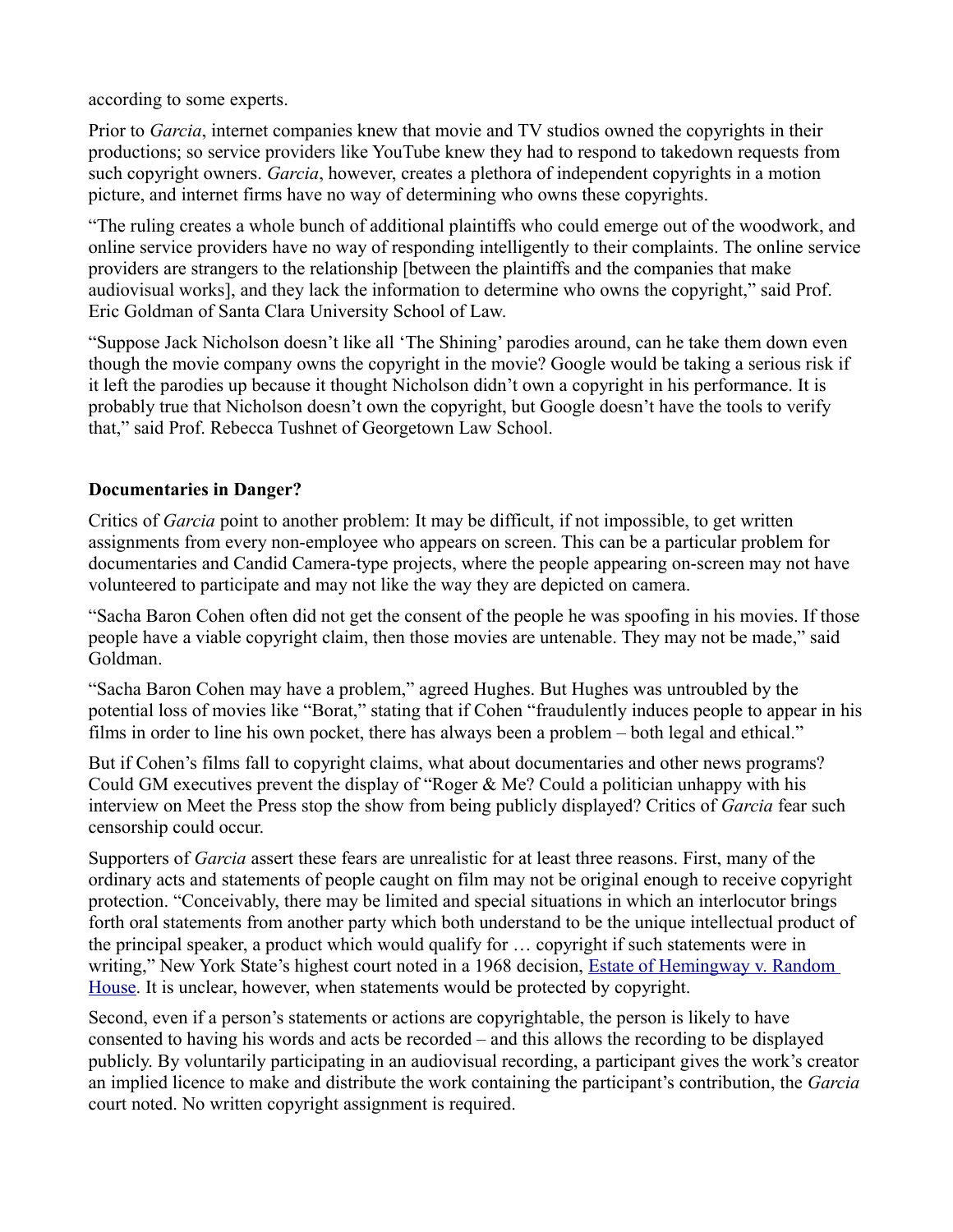Such an implied licence would not exist, however, if the creator of a documentary records people without their consent (e.g., "Roger & Me"). Moreover, any implied licence may protect only the work's creator. If Jack Nicholson granted Warner Brothers an implied licence to show his performance in "The Shining," Nicholson may still be able to object to parodies of "The Shining" that third parties post online.

Third, the fair use doctrine could allow a news programme or documentary to show a person's copyrighted speech and behaviour. But the fair use doctrine is notoriously hazy, and many makers of news programmes or documentaries lack the deep pockets to assert their rights in court. Thus the fear of copyright infringement suits can chill speech – and prevent a documentary from being aired.

Consider "Eyes on the Prize," a documentary series on the US civil rights movement from 1952-65. It won popular acclaim and numerous awards after it was broadcast in 1987. The series contained copyrighted news footage, photographs, and songs from the era, but the filmmakers' licences to use those copyrighted works expired in 1995. One could argue that the documentary had a right to use those works under the fair use doctrine, but this was never tested in court. Instead, the documentary series was removed from the air in 1995. It stayed off the air for 11 years, until a grant from the Ford Foundation allowed the series' creators a grant to buy new copyright licenses. Had it not been for this money, this documentary would largely have disappeared, regardless of the fair use doctrine.

#### **The Licence that Failed**

Even if an implied licence or an express written assignment exists, both can be overridden if an individual was fraudulently induced to sign the assignment or participate in the audiovisual work. That's basically what occurred in the *Garcia* case, according to the 9th Circuit. Ms. Garcia agreed to appear in an adventure movie. Instead, her work was used in a bigoted, anti-Islamic trailer. This, the 9th Circuit held, exceeded the implied copyright license that Ms. Garcia had given to the trailer's producer, Mark Basseley Youssef. Thus Ms. Garcia could properly to order YouTube to take down the trailer posted by Youssef that contained her performance.

Few would argue that, in this case, Ms. Garcia was duped into appearing in the trailer. Critics of *Garcia*, however, fret that similar allegations of misrepresentations could be used widely by participants in audiovisual works to attack both written copyright assignments and implied licences.

The 9th Circuit dismissed such fears, stating that it would be "extraordinarily rare" for an implied licence to be exceeded. If an actress were "to complain that the film has a different title, that its historical depictions are inaccurate, that her scene is poorly edited or that the quality of the film isn't as she'd imagined, she wouldn't have a viable claim that her implied license had been exceeded," the court wrote. But in this case, "[t]he film differs so radically from anything Garcia could have imagined when she was cast that it can't possibly be authorized by any implied license she granted Youssef."

But suppose an actor agrees to appear in a film only if it has a specific title. Or uses a specific script. Or is edited by a specific director. If a participant in an audiovisual work asserts that any of these was crucial to his agreement to appear in the work, the court cannot blithely dismiss the claim.

Unless there is a gross misrepresentation, as in this case, it could be difficult for an actor or other participant to prove that a misrepresentation was material. But a participant need not win in court in order to make life difficult for film-makers. Just alleging fraud – and the right to use copyright to stop distribution – can pressure a movie studio to settle.

"It changes the bargaining position," Tushnet said. "Movie studios are upset over *Garcia* because they will now get nasty-grams saying 'We want \$10,000 to release our objections to the movie."